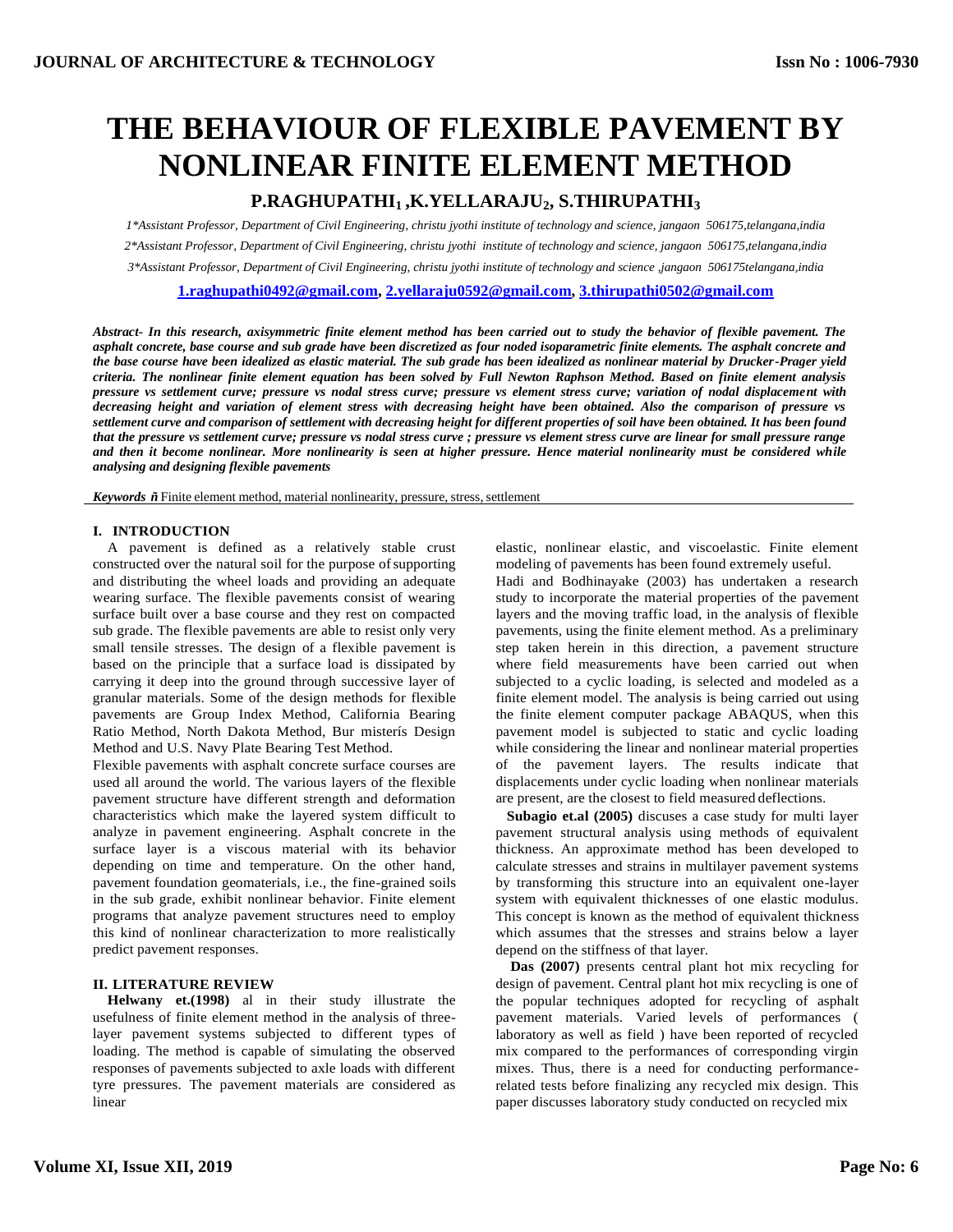design of two different reclaimed asphalt pavement samples, and subsequently develops an integrated mix design structural-design approach for hot recycled mix. The total cost of the asphalt layer construction is estimated considering the constituent proportion and the pavement design thickness so that the desiner can choose the best option.

**Das (2008)** discusses the reliability issues in bituminous pavement design, based on mechanistic-empirical-approach. Variabilityís of pavement design input parameters are considered and reliability, for various proposed failure definitions, of a given pavement is estimated by simulation as well as by analytical method. A methodology has been suggested for designing a bituminous pavements for a given level of overall reliability by mechanistic empirical pavement design approach.

**Beiabih and Chandra (2009)** have compared the cost of flexible and rigid pavements. It is necessary to ensure that they are designed for same traffic loading. A total of 90 flexible pavements and 63 rigid pavements are designed and their costs compared. The costs include the construction cost and a fixed maintenance cost. Mathematical expressions are developed to relate the cost of pavements with soil CBR and traffic in million standard axles. Flexible pavements show wider range of variation in cost with respect to design parameters of traffic and soil CBR. The overall variation in cost of rigid pavements is comparatively small. It is observed that flexible pavements are more economical for lesser volume of traffic.

**Tarefder et. al (2010)** presents that reliability is an important factor in flexible pavement design to consider the variability associated with the design inputs. In this paper, sub grade strength variability and flexible pavement designs are evaluated for reliability. Parameters such as mean, maximum likelihood, median, coefficient of variation, and density distribution, function of sub grade strength are determined. Design outputs are compared in terms of reliability and thickness using these design procedures. It is shown that the AASHTO provides higher reliability values compared to the probabilistic procedure. Finally, the reliability of the flexible pavement design is evaluated by varying hot mix asphalt properties. Alternative designs are recommended for the existing pavement thickness by modifying material and subgrade properties to mitigate different distresses.

**Ameri et. al (2012)** has used finite element method to analyses and design pavements, Finite element method is able to analyse stability, time dependent problems and problems with material nonlinearity. In this paper, a great number of the prevalent pavements have been analyzed by means of two techniques : Finite element method and theory of multilayer system. Eventually, from statistical viewpoint, the results of analysis on these two techniques have been compared by significance parameter and correlation coefficient. The results of this study indicate that results of analysis on finite elements are most appropriately compiled with results came from theory of multilayer system and there is no significant difference among the mean values in both techniques.

**Jain et. al (2013)** discuss about the design methods that traditionally being followed and examines the ìDesign of rigid and flexible pavements by various methods and their cost analysis by each methodî. Flexible pavements are

preferred over cement concrete roads as they have a great advantage that these can be strengthened and improved in stages with the growth of traffic and also their surfaces can be milled and recycled for rehabilitation. The flexible pavement is less expansive also with regard to initial investment and maintaince. Although rigid pavement is expansive but less maintenance and have good design period. It is observed that flexible pavements are more economical for lesser volume of traffic. The life of flexible pavement is near about 15 years whose initial cost is less needs a periodic maintenance after a certain period and maintenance costs very high. The life of rigid pavement is much more than the flexible pavement of about 40 years, approximately 2.5 times life of flexible pavement whose initial cost is much more than flexible pavement but maintenance cost is very less.

**Dilip et.al (2013)** discusses the uncertainty in material properties and traffic characterization in the design of flexible pavements. This has led to significant efforts in recent years to incorporate reliability methods and probabilistic design procedures for the design, rehabilitation, and maintenance of pavements. This study carries out the reliability analysis for a flexible pavement section based on the first-order reliability method and second-order reliability method techniques and the crude Monte Carlo Simulation. The study also advocates the use of narrow bounds to the probability of failure, which provides a better estimate of the probability of failure, as validated from the results obtained from Monte Carlo Simulation.

Based on literature review it has been observed that very few analyses for flexible pavement has been done by finite element method. Hence there is need for finite element analyses of flexible pavement especially considering nonlinear material behavior.

### **III. FINITE ELEMENT ANALYSIS**

In this research axisymmetric finite element analyses have been done by considering sub grade soil as a nonlinear material. The material nonlinearity has been considered by idealizing the soil by Drucker-Prager yield criterion. Fig.1 shows the finite element discretization considered in this analysis. The asphalt concrete and the base course have been idealized as elastic material. The nonlinear finite element equation has been solved by Full Newton Raphson Iterative Procedure. The asphalt concrete as well as the base have been idealized as linear elastic material. Fig.1 shows the finite element discretization considered in the finite element analysis. The asphalt concrete, base and the sub grade have been discretized by four noded isoperimetric finite elements. The total number of nodes considered are 345 and total number of element considered are 308. The horizontal domain of discretization considered in the analysis is 20 times the radius of pressure. The vertical domain considered in the analysis is approximately 140 times the radius of pressure. The boundary conditions considered in the analysis are such that the bottom nodes have no degree of freedom, the central nodes have only vertical freedom and the right side nodes also have only vertical degree of freedom. The thickness of asphalt concrete considered is 75 mm and the thickness of base course considered is 250 mm. Pressure acts at radius 150 mm.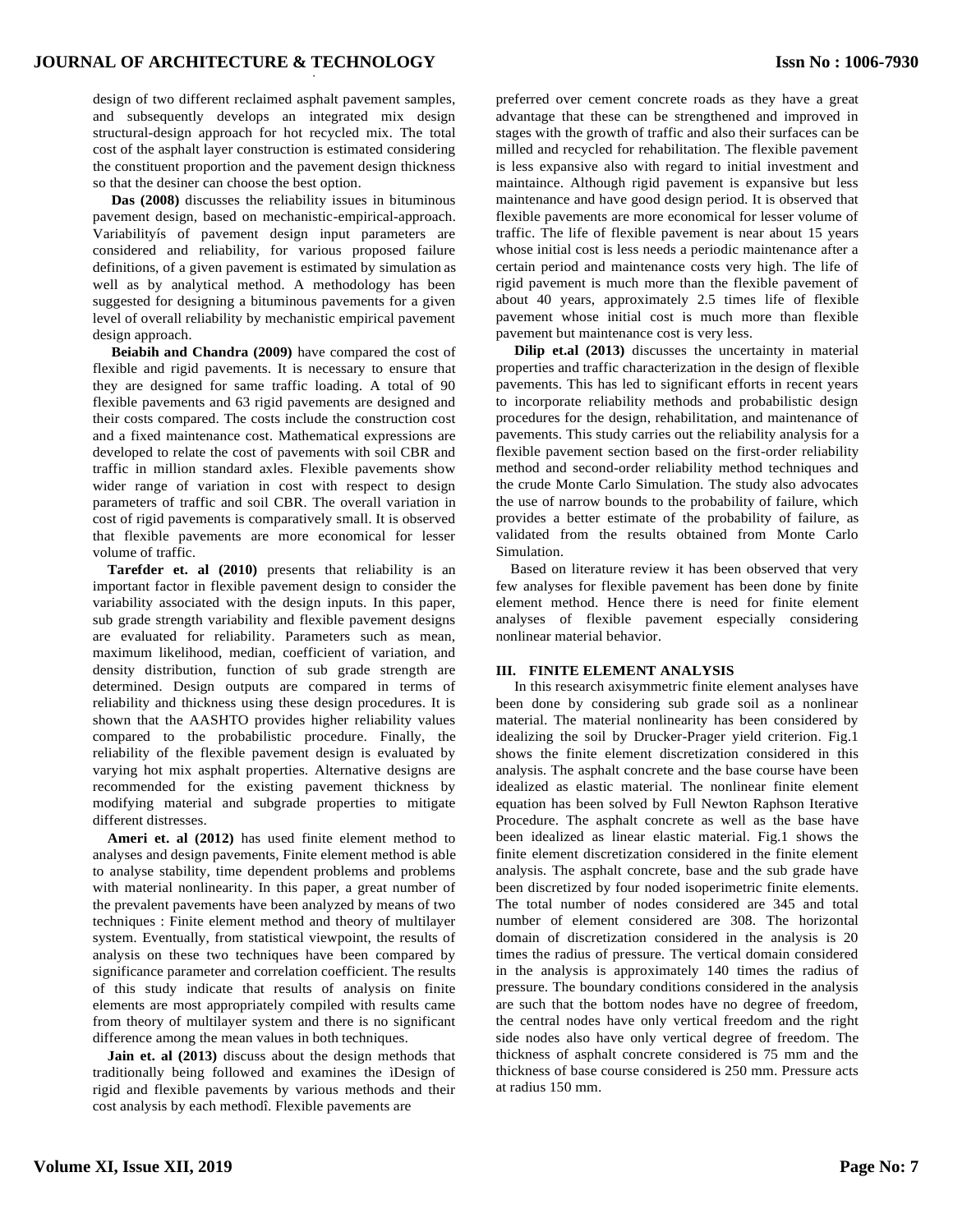#### *.* **JOURNAL OF ARCHITECTURE & TECHNOLOGY**



| Elastic Modulus of Asphalt Concrete = $2759000 \text{ kN/m}^2$ , |                             |  |
|------------------------------------------------------------------|-----------------------------|--|
| Poissonís Ratio=0.35                                             |                             |  |
| Elastic Modulus of Base Course                                   | $= 207000 \text{ kN/m}^2$ , |  |
| Poissonís Ratio=0.40                                             |                             |  |
| Elastic Modulus of Subgrade                                      | $= 5000 \text{ kN/m}^2$ ,   |  |
| Poissonís Ratio=0.45                                             |                             |  |
| Cohesion of Sub grade                                            | $=25$ kN/m <sup>2</sup>     |  |

#### **IV. RESULTS AND DISCUSSIONS**

Fig.2 shows the pressure versus deflection ie pressure vs settlement curve. The initial portion of the curve is linear which shows the linear elastic behavior of the pressure vs settlement curve. The curve is linear up to pressure 200  $kN/m<sup>2</sup>$ . After that it becomes nonlinear. The nonlinearity of the curve increases with increase in pressure. In this figure the nonlinearity is more after pressure  $600 \text{ kN/m}^2$ . The nodal settlement is at the node 271which is the node at top of sub grade.

Fig.3 shows the variation of nodal stress (sigx) with increase in pressure . The initial portion of the curve is linear up to pressure  $200 \text{ kN/m}^2$ . After  $200 \text{ kN/m}^2$  the pressure vs nodal stress curve become nonlinear. The nonlinearity increases with increase in pressure. The increase in nonlinearity means that the nodal stress increase is more than the pressure increase. The nonlinearity of the pressure vs nodal stress curve shows that the material nonlinearity considered in the finite element analysis simulates the actual behavior.



Fig.4 shows the pressure vs nodal stress (sigy) curve. The initial portion of the curve shows the linear elastic behavior ie. the pressure vs nodal stress curve is linear. This means that the increase in pressure and nodal stress is directly proportional. The curve then becomes nonlinear. In the nonlinear case the increase in pressure and increase in nodal stress is not proportional. In nonlinear case the increase in pressure is less than the increase in nodal stress.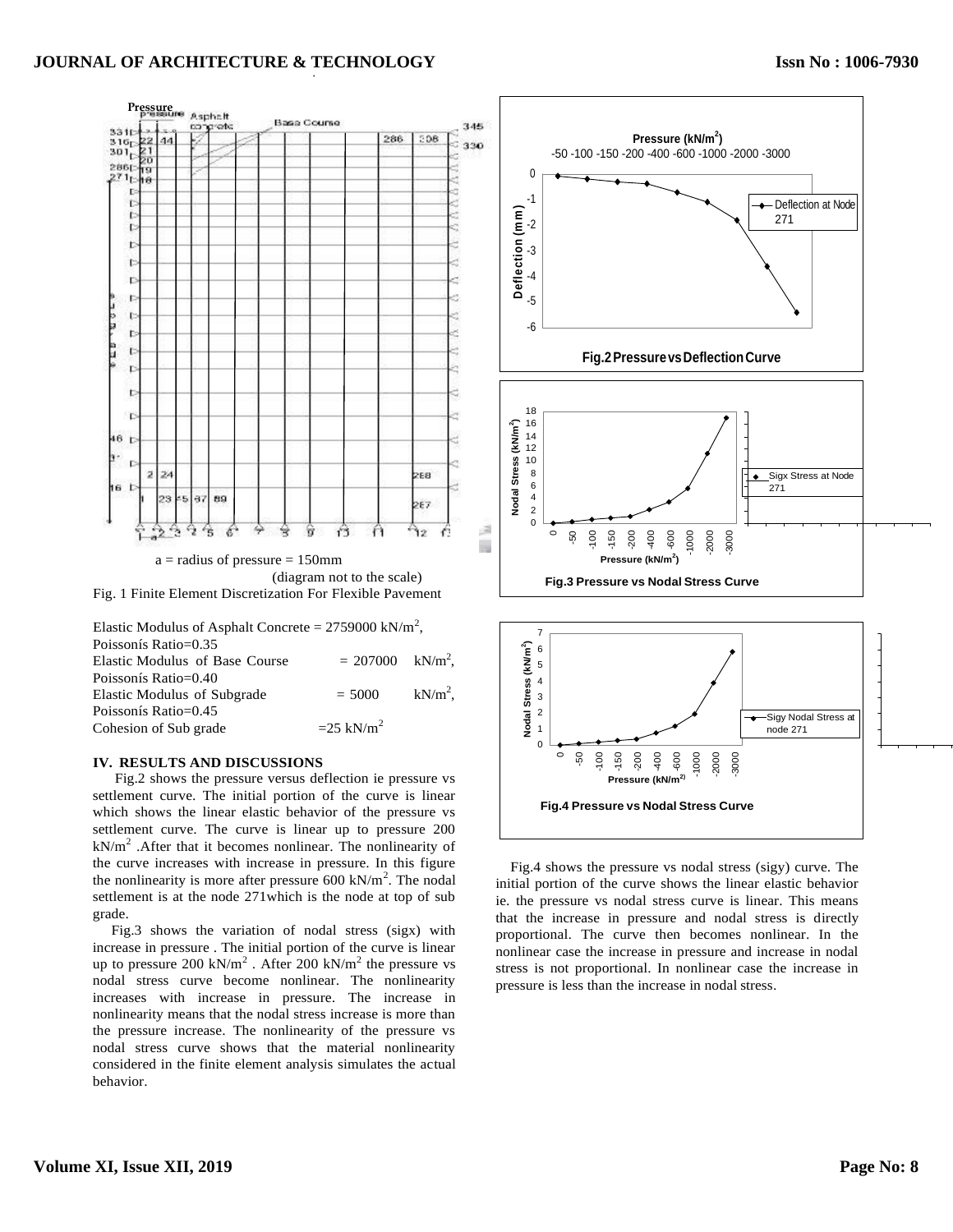

Fig.5 shows the variation of pressure vs element stress (sigx). The element considered is the element number 18. This element is the first element considered in sub grade. This element is below the base element 19 . The curve between pressure and element stress is nonlinear. This indicates that even increase in element stress is more than the



Fig.6 shows the variation of element stress with increase in pressure. The curve is linear in initial portion and then it becomes nonlinear. The stress is considered in element 18 which is the first element of subgrade. This element is below the element 19 of the base. The increase in element stress (sigy) with increase in pressure in this case is more than the element stress (sigx). The curve bends downward due to the negative value of the element stress (sigy).



Fig.7 shows the variation of settlement. The settlement is maximum at top and decreases with depth. The settlement variation is similar for all pressures. With increase in pressure the settlement increases from top to bottom. The value of settlement at any depth is more for high pressure than the low pressure.



increase in pressure.<br>Fig.8 shows the variation of element stress (sigy) with height for various pressures. The element stress is more at initial height and then decreases with decrease in height. This decrease is up to height 20.725m. The variation in element stress is similar for all pressure. The value of element stress (sigy) at a height is more at high pressure than at low pressure.



Fig.9 shows the pressure vs settlement curves for two moduli of sub grade. The pressure settlement curves are nonlinearfor both the cases. At a pressure the settlement is more for sub grade with lower modulus of elasticity than the sub grade with higher modulus of elasticity. Hence the sub grade with higher modulus of elasticity is preferred.

Fig.10 shows the variation of settlement with height for two moduli of elasticity. The settlement is maximum in the top portion and then decreases with decrease in height. For a particular height the settlement is more for a sub grade having lower modulus of elasticity than for sub grade having higher modulus of elasticity. The variation of settlement with decreasing height is nonlinear for both sub grades having different modului of elasticity.